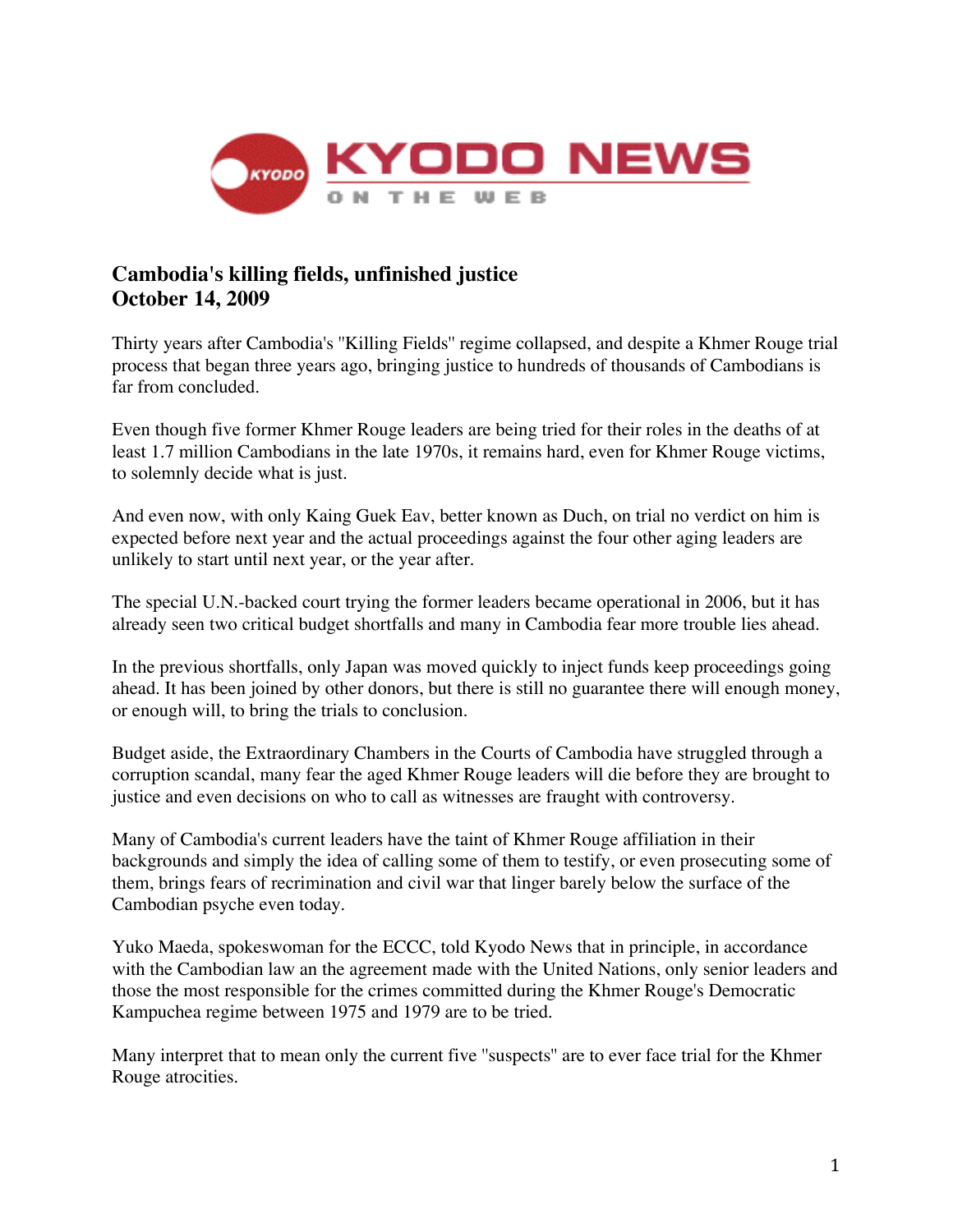And some trial monitors wonder, given the complex procedural, political, administrative and legal aspects of the cases, if the four yet to go on trial will be the prisoner's dock before 2011, if ever.

The four now charged with war crimes and crimes against humanity since late 2007 are Nuon Chea, better known as Brother No. 2 in the Khmer Rouge hierarchy after leader Pol Pot;, Khieu Samphan, who was head of state; Ieng Sary, the regime's foreign minister; and his wife Ieng Thirith, who was social affairs minister.

Duch, 66, was chief of Tuol Sleng Prison in central Phnom Penh, code named S-21, from early 1976 through 1979. He has already admitted responsibility for 12,380 deaths. Some scholars and historians believe Duch was responsible for the deaths of at least 14,000 prisoners. Gathering evidence and prosecuting genocide of that scale -- and the other leaders are charged with being behind the deaths of many, many more Cambodians -- is turning out to be prohibitively expensive. The initial ECCC budget, for three years from 2006 to 2009, was \$56.3 million. Maeda now says the ECCC will have spent about \$85 million by the end of this year, and the court still needs funds for 2010 and 2011.

Assuming the money to continue is found, whether or not justice will be ultimately rendered is open to debate. Chum Mey, one of three surviving victims from the S-21 torture center, said he is not expecting ''100 percent justice,'' but will be ''satisfied'' if after Duch and the other four are tried and convicted.

Chum Mey, 76, was jailed and tortured for more than three months from late 1978 until the Khmer Rouge regime collapsed on Jan. 7, 1979. Independent political analyst Chea Vannath believes simply completing the five trials will be a ''big achievement and success if the current five people in the custody could have fair trials.'' There would be ''no need to extend, prolong any further,'' she added. ''The important message from the court is to alert all leaders that justice will take place. It does not matter when, where, and how late,'' she said.

Chhang Youk, director of the Documentation Center of Cambodia, a nonprofit organization that archives the Khmer Rouge atrocities, said for him ''the process is most important for all. It is a foundation for us all to decide what is just being done for us so that we can move on into the future.''

''Justice has been defined by the victims in many different ways...,'' he said. He sees the court as having two distinct roles -- reaching final judgments on the accused and providing formal recognition of the crimes committed against the Cambodian people, ''Finally,'' he said, it is ''not about victory but reconciliation of a nation.'' For others, the question remains if more former Khmer Rouge leaders and cadres should also face trial.

The international co-prosecutor and co-investigating judge have both sought charges against at least five more suspects, but the Cambodian co-prosecutor and co-judge, as well as Cambodia's current political leadership, have resisted all attempts to expand the tribunal.